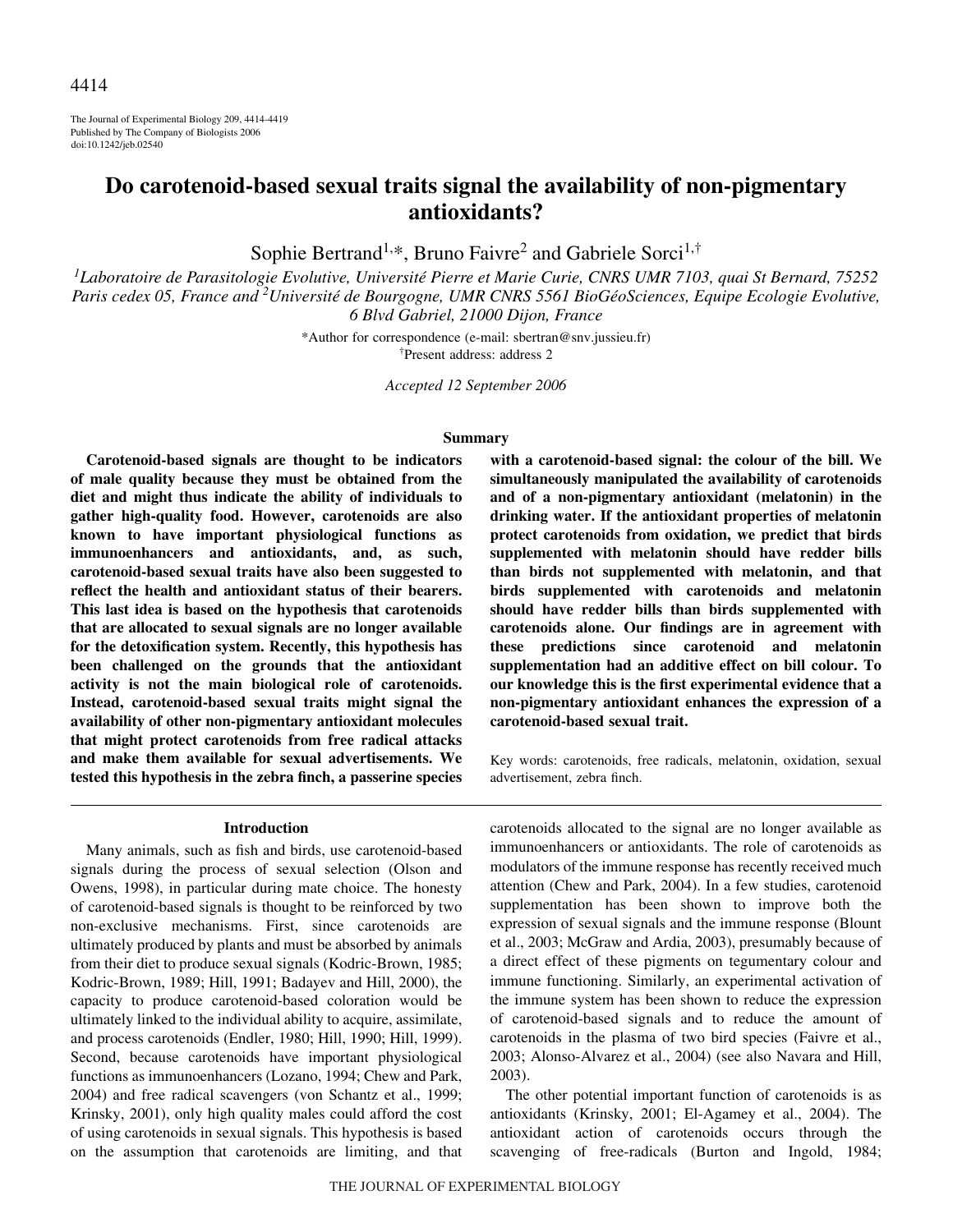Mortensen and Skibsted, 1996) and the quenching of singlet oxygen (Conn et al., 1991; DiMascio et al., 1989). Moreover, epidemiological studies have shown that dietary carotenoids can be associated with protection from certain age-associated diseases, such as cancer, cardiovascular and inflammatory diseases (Schabath et al., 2004; Tamimi et al., 2005; Walston et al., 2005). Other studies have, however, failed to find such an association and, therefore, we still do not have a complete picture of the importance of carotenoids as antioxidants *in vivo* (El-Agamey et al., 2004; Hartley and Kennedy, 2004). In addition, carotenoids can even have a pro-oxidant activity (Burton and Ingold, 1984) at high doses (higher than the amount normally ingested).

Based on the findings that carotenoids do not always have a protective role against free radicals, and that oxidation alters or destroys their colour (thus reducing their sexual signalling function), it was suggested that carotenoid-based sexual traits might signal the abundance of the non-pigmentary antioxidant molecules that protect carotenoids from oxidation and make them accessible for sexual signalling (Hartley and Kennedy, 2004). A complex antioxidant machinery is indeed available to scavenge free radicals. These antioxidant defences include enzymatic (superoxide dismutase, catalase, glutathione peroxidase and glutathione reductase) as well as non-enzymatic free radical scavengers (vitamins C and E, uric acid, melatonin, cysteine, glutathione), and minerals (selenium, zinc) (Prior and Cao, 1999; Fang et al., 2002).

The hypothesis that carotenoid-based sexual traits signal the abundance of non-pigmentary antioxidants provides testable predictions. In particular, it is straightforward to predict that by increasing the availability of non-pigmentary antioxidants we should enhance the expression of carotenoid-based sexual traits.

We tested the prediction of Hartley and Kennedy in zebra finches (Hartley and Kennedy, 2004). Male zebra finches have red bills that have been shown to be the targets of female choice (Burley and Coppersmith, 1987; Blount et al., 2003) (see also Collins and ten Cate, 1996). Moreover, the colour of the bill depends on the availability of carotenoids in the environment (Blount et al., 2003; Alonso-Alvarez et al., 2004; Bertrand et al., 2006) and immune activation reduces the availability of carotenoids for the sexual signal (Alonso-Alvarez et al., 2004). We manipulated the availability of carotenoids and of a nonpigmentary antioxidant, melatonin, in the drinking water. Melatonin is a secretory product of the pineal gland, and other organs, which has multiple functions (Hardeland and Pandi-Perumal, 2005). Among its functions, melatonin has been shown to be both a direct free radical scavenger (Tan et al., 2002) and also to stimulate a number of antioxidant enzymes including superoxide dismutase (SOD), glutathione peroxidase (GPx) and glutathione reductase (GRx) (Reiter et al., 2000; Anisimov, 2003; Rodriguez et al., 2004). If the antioxidant properties of melatonin protect carotenoids from oxidation, we predict that birds given melatonin should have redder bills than birds not given melatonin, and that birds given supplements of carotenoids and melatonin should have redder bills than birds given carotenoids alone.

### **Materials and methods**

## *General procedures*

The study was carried out on male zebra finches *Taeniopygia guttata* Vieillot (*N*=40) housed in an indoor aviary. They were held in wire cages  $(0.6 \times 0.4 \times 0.4 \text{ m})$  for all 30 days of the experiment under constant temperature  $(21 \pm 1^{\circ}C)$  and controlled daily light cycles (13 h:11 h L:D). All individuals were provided with food (commercial seed mix for exotic birds) *ad libitum*. Two males were kept per cage with a separation in the middle to ensure that each bird was isolated.

Birds were randomly assigned to one of four treatments (*N*=10 males per group): carotenoid supplementation in the drinking water  $[100 \mu g \text{ ml}^{-1}]$ ; Oro Glo<sup>TM</sup> liquid, 11 mg ml<sup>-1</sup> lutein and zeaxanthin (20:1, w/w); Kemin France SRL, Nantes, France (Alonso-Alvarez et al., 2004)], melatonin supplementation in the drinking water  $[50 \mu g \text{ m}]^{-1}$  (Moore and Siopes, 2000; Moore and Siopes, 2002)], carotenoid and melatonin supplementation in the drinking water  $(100 \mu g \text{ ml}^{-1})$ and  $50 \mu g$  ml<sup>-1</sup>, respectively), control group receiving tapwater. All drinks were prepared freshly each day using cool water, provided in opaque dispensers, at the same hour of the day  $(13:00 h)$ .

Body mass  $(\pm 0.1 \text{ g})$ , the amount of carotenoids in plasma, and bill colour were measured twice for each bird during the experiment (day 0 and day 30). Initial values of body mass, amount of carotenoids in plasma and bill colour did not differ between supplementation groups (all measurements, *P*>0.2).

### *Measuring plasma carotenoids*

To assess the amount of carotenoids in the plasma, blood was collected from the brachial vein into heparinized microcapillary tubes  $(-150 \,\mu)$ . The blood was centrifuged, and plasma stored at –20°C for later measurements of total carotenoid concentration.

Colorimetry was used to determine the amount of plasma carotenoids. Plasma (20 $\mu$ 1) was diluted in 180 $\mu$ 1 of absolute ethanol. The dilution was mixed in a vortex and the flocculent protein precipitated by centrifuging the sample at 1500 g for 10 min. We examined the supernatant in a spectrophotometer and determined the optical density of the carotenoid peak at 450 nm. Carotenoid concentration was determined from a standard curve of lutein. We have previously shown that spectrometric and HPLC measurements of plasma carotenoids are highly correlated in zebra finches (Alonso-Alvarez et al., 2004).

### *Measuring bill colour*

Bill colour was assessed using a Dulux Trade Colour chart (Dulux, Asnières, France) under the same light conditions. The following specific scale, ranging from less red to redder colours, was used: 1 (69YR 34/780), 2 (56YR 28/778), 3 (44YR 26/756), 4 (34YR 20/708), 5 (31YR 18/648) 6 (16YR 16/594), 7 (19YR 13/558), 8 (09YR 11/475), 9 (14YR 10/434), where the first number and letters indicate the hue, the numerator is the brightness, and the denominator is the saturation (Blount et al., 2003). Measurements of bill colour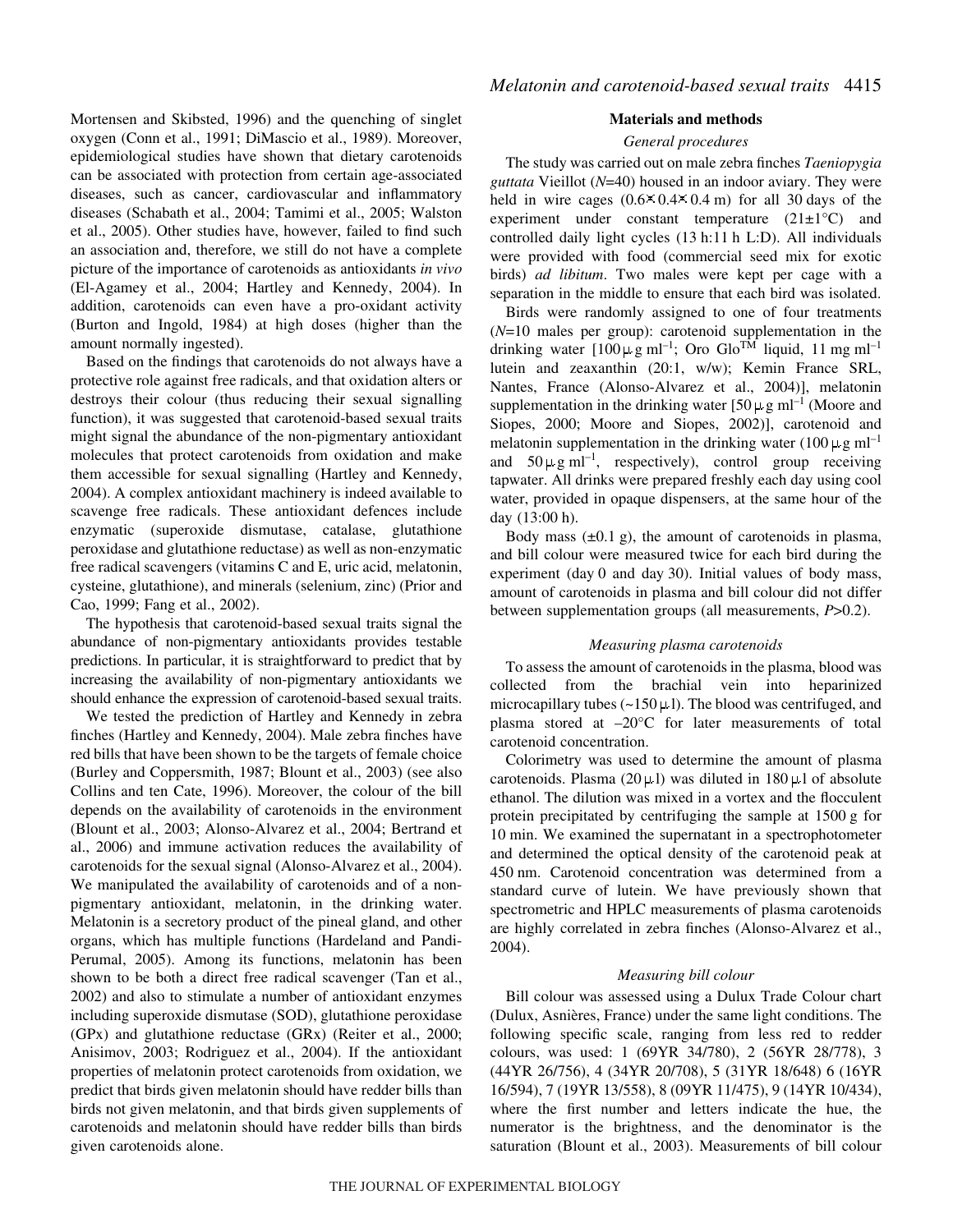# 4416 S. Bertrand, B. Faivre and G. Sorci

were always performed by the same person (S.B.) blind with respect to the treatments. We have previously shown that bill colour scores and hue values provided by image analysis software (LUCIA G 4.81 Finale Software, Nikon, Paris, France) are highly correlated in zebra finches (*r*=–0.867, *P*<0.0001, *N*=15), and that colour scores are highly repeatable both between and within observers (intraclass correlation coefficient: *R*=0.96, *N*=39, *P*<0.0001, *R*=0.93, *N*=64, *P*<0.0001, respectively) (P. Gautier, M. Barroca, S. Bertrand, C. Eraud, M. Gaillard, M. Hamman, S. Motreuil, G. Sorci and B. Faivre, manuscript submitted for publication).

### *Statistical analyses*

The effect of carotenoid and melatonin supplementation on body mass and plasma carotenoids was assessed using two-way ANOVA [PROC GLM (SAS Institute, 2001)]. Both variables were  $log_{10}$ -transformed to ensure the normality of the residuals (Shapiro–Wilk test, *P*>0.05). ANOVAs were performed on differences (post-experimental – pre-experimental values). To assess the effect of treatments on bill colour we used an ordinal model for multinomial data with a cumulative logit link function [PROC GENMOD (SAS Institute, 2001)]. As for body mass and plasma carotenoids, we computed the difference in post-experimental and pre-experimental bill colour index and used it as the dependent variable in the model.

### **Results**

Individuals in the four experimental groups maintained similar body masses during the course of the experiment, with the exception of males that received water supplemented with both carotenoids and melatonin. These birds gained 11% of their initial body mass in the 30-day experiment (Fig. 1). This indicated a significant interaction between carotenoid and melatonin supplementation on body mass (Table 1).

As expected, plasma carotenoids significantly increased in birds that received carotenoid-supplemented water, whereas the melatonin supplementation had no effect on the amount of circulating carotenoids (Fig. 2, Table 2).

Birds that received carotenoid-supplemented water had redder bills at the end of the experiment (Table 3, Fig. 3). Interestingly, melatonin supplementation also affected bill colour, with melatonin-supplemented birds having redder bills at the end of the experiment (Table 3, Fig. 3). The interaction between carotenoid and melatonin supplementation was not statistically significant (Table 3), showing that the two treatments had an additive effect on the expression of the sexual signal.

### **Discussion**

We found that increased availability of a non-pigmentary antioxidant enhanced the expression of a carotenoid-based sexual trait, but had no effect on the amount of circulating carotenoids. Interestingly, melatonin and carotenoid supplementation had an additive effect on the expression of bill



Fig. 1. Changes in body mass (g) for male zebra finches of different supplementation groups. Values are means ± s.e.m. (*N*=40). Changes were computed as the differences between the final and initial body masses for each group.

colour, as shown by the non-significant interaction between the two treatments. Plasma carotenoids were only affected by carotenoid supplementation, with treated birds having more circulating carotenoids than untreated birds.

The role of carotenoids as antioxidants has received much attention in recent years (for example, see Krinsky, 2001). Behavioural ecologists interested in the signalling function of coloured secondary sexual traits took advantage of the supposedly antioxidant function of carotenoids to suggest that carotenoid-based signals might be used by females to assess the overall quality of mates (von Schantz et al., 1999). Recently, a modified version of this hypothesis was proposed (Hartley and Kennedy, 2004). According to this version, carotenoid-based sexual traits would indicate the antioxidant status of their bearers not because carotenoids participate in the antioxidant machinery, but because they can only be used for the sexual signal in their unbleached form. Carotenoids are very sensitive to oxidation (Woodall et al., 1997), which alters and destroys their colour. Therefore, their signalling function can only be ensured if they are protected from the oxidation. Hartley and Kennedy suggested that only individuals that have a very effective antioxidant machinery (vitamins C and E, catalase, superoxide dismutase) would have enough unbleached carotenoids available for the sexual signal (Hartley and Kennedy, 2004). Therefore, although carotenoid-based signals might still indicate the overall antioxidant status of their bearer, the mechanisms would be slightly different from the one

Table 1. *Effect of carotenoid and melatonin supplementation on body mass of zebra finches*

| Sources of variation                   | d.f. |      |        |
|----------------------------------------|------|------|--------|
| Carotenoid supplementation             |      | 5.35 | 0.0265 |
| Melatonin supplementation              |      | 9.39 | 0.0041 |
| Carotenoid + melatonin supplementation |      | 8.68 | 0.0056 |
| Error                                  | 36   |      |        |

Differences in body mass (g; post-experimental minus preexperimental values) were analysed using a two-way ANOVA.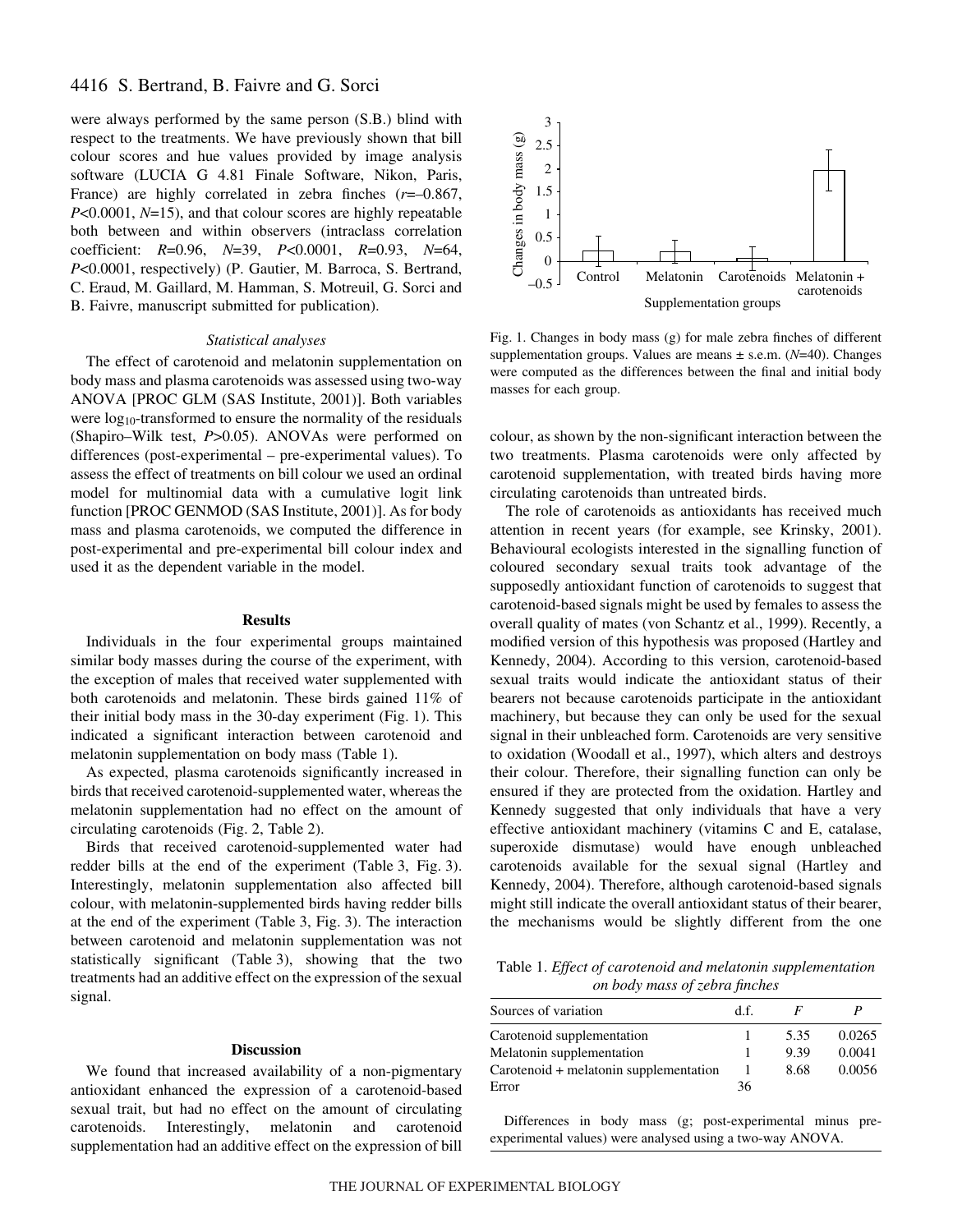

Fig. 2. Changes in plasma carotenoids ( $\mu$ g ml<sup>-1</sup>) in male zebra finches of different supplementation groups. Values are means ± s.e.m. (*N*=40). Changes were computed as the differences between the final and the initial values of plasma carotenoids for each group.

originally envisaged. Our results are in agreement with the hypothesis of Hartley and Kennedy that antioxidant defences can prevent the bleaching of carotenoids and allow the organism to allocate them to the production of sexual signals (Hartley and Kennedy, 2004), since supplementation with melatonin, a potent non-pigmentary antioxidant, affected the expression of bill colour in male zebra finches.

Although the results reported in this study are in agreement with the hypothesis of Hartley and Kennedy (Hartley and Kennedy, 2004), we cannot completely discard another explanation. By providing birds with melatonin, we might have increased the overall availability of antioxidant molecules, and individuals might have invested more carotenoids in the sexual trait. According to this scenario, we might have made carotenoids 'less needed' for the antioxidant system. The experimental design used in this study does not allow us to tease apart the two explanations (the 'protection' and the 'carotenoid less needed' hypotheses). However, we believe that the finding that the amount of circulating carotenoids was not affected by the melatonin supplementation is supportive of the 'protection' hypothesis. Indeed, if melatonin supplementation increased the pool of antioxidants available for the organism, we might have expected the amount of circulating carotenoids to increase. Nevertheless, further work is clearly needed to tease apart the two hypotheses, as well as to identify the rules

Table 2. *Effect of carotenoid and melatonin supplementation on plasma carotenoids of zebra finches*

| Sources of variation                   | d.f. |       |          |
|----------------------------------------|------|-------|----------|
| Carotenoid supplementation             |      | 86.63 | < 0.0001 |
| Melatonin supplementation              |      | 0.21  | 0.6530   |
| Carotenoid + melatonin supplementation |      | 0.00  | 0.9809   |
| Error                                  | 36   |       |          |

Differences in plasma carotenoids  $(\mu g \text{ ml}^{-1})$ ; post-experimental minus pre-experimental values) were analysed using a two-way ANOVA.

# *Melatonin and carotenoid-based sexual traits* 4417

Table 3. *Effect of carotenoid and melatonin supplementation on bill colour score*

| Sources of variation                   | d.f. |       |          |
|----------------------------------------|------|-------|----------|
| Carotenoid supplementation             |      | 19.92 | < 0.0001 |
| Melatonin supplementation              |      | 4.87  | 0.0273   |
| Carotenoid + melatonin supplementation |      | 0.36  | 0.5501   |

Differences in bill colour scores (post-experimental minus preexperimental scores) were analysed using an ordinal model for multinomial data with a cumulative logit link function [PROC GENMOD (SAS Institute, 2001)].

that govern the oxidation of carotenoids and their allocation to secondary sexual traits.

In spite of the considerable attention that has been devoted to the information content of carotenoid-based sexual traits (Olson and Owens, 1998), we still have relatively few empirical data in support of the hypothesis that individuals trade carotenoids against antioxidant protection or immune functioning. Most of this evidence comes from studies on birds and fish (Alonso Alvarez et al., 2004; Blount et al., 2003; Faivre et al., 2003; Grether et al., 2004). In zebra finches, an experiment in which birds were given variable doses of carotenoids in the drinking water showed that bill colour became redder as carotenoid availability increased until a certain dose, beyond which a further increase in carotenoid availability did not produce any change in bill colour (Alonso Alvarez et al., 2004). In the same study, activation of the immune system by means of lipopolysaccharide injections resulted in depressed bill colour and decreased amount of plasma carotenoids, whatever the availability of carotenoids in the environment. Finally, plasma carotenoids were positively correlated with the antioxidant status in these birds suggesting that there might be a trade-off between the amount of carotenoids that are allocated to the expression of a secondary sexual trait, immune functioning and the antioxidant machinery (Alonso Alvarez et al., 2004). Unfortunately, as non-pigmentary antioxidants were neither manipulated nor assessed in this study, one cannot exclude that the observed results are due to the



Fig. 3. Changes in bill colour scores of male zebra finches of different supplementation groups. Values are means ± s.e.m. (*N*=40). Changes were computed as the differences between the final and the initial values of bill colour scores for each group.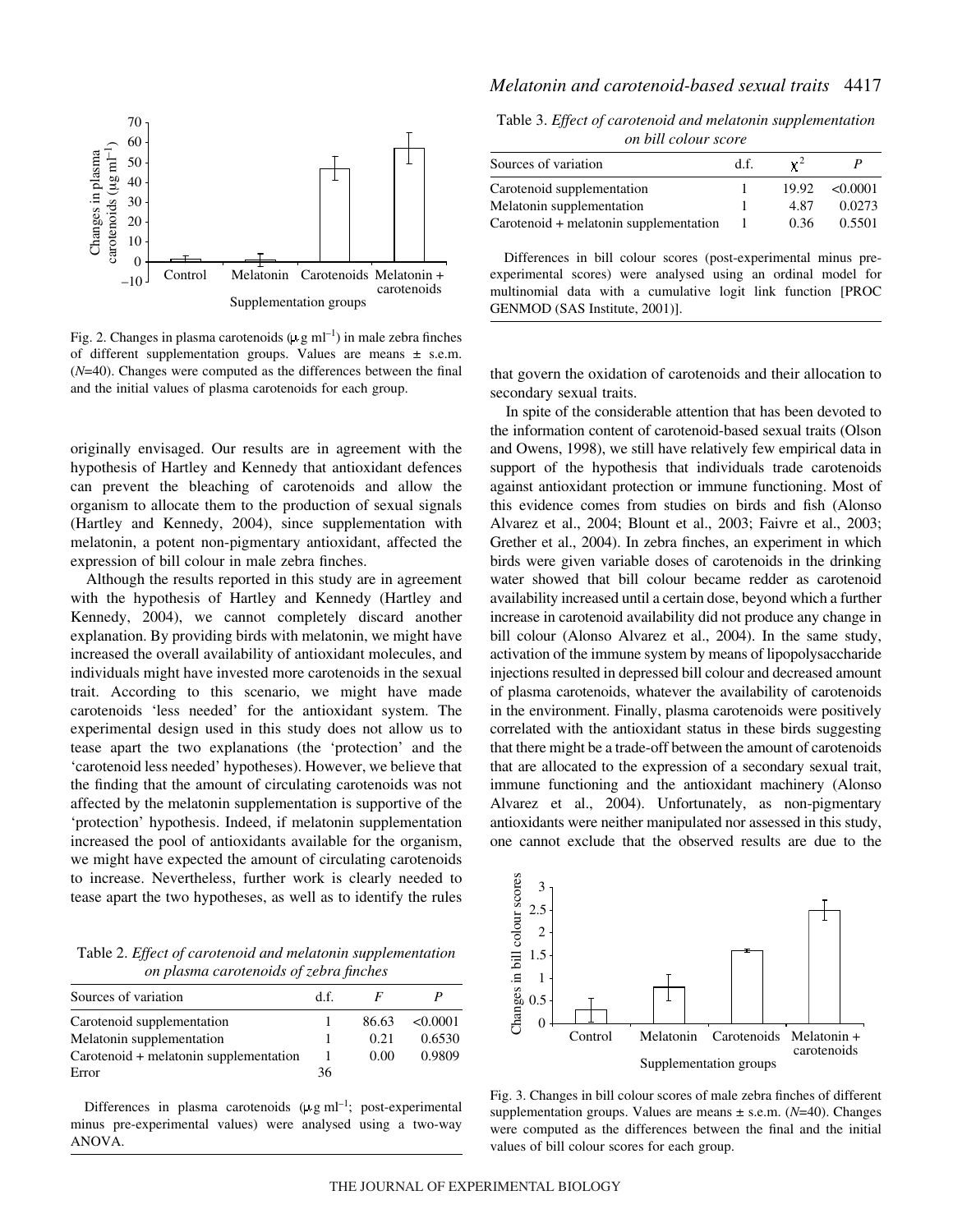protection of carotenoids by vitamins or antioxidant enzymes. These results undoubtedly call for more experimental work in order to have a clearer picture on the trade-off between carotenoids allocation to sexual traits and the antioxidant function.

In this study we chose melatonin as a supplement for the birds, instead of other antioxidants, for three main reasons. First, melatonin has been reported to be a very powerful antioxidant even when compared to other free radical scavengers. *In vitro*, melatonin scavenges hydroxyl radicals, peroxides, singlet oxygen and nitric oxide (Reiter et al., 2001; Tan et al., 2002), and it has been shown that melatonin is superior to vitamin E as a peroxyl radical scavenger (Pieri et al., 1994). Compared with other major antioxidants (ascorbate and vitamin E), melatonin is also 60- and 70-fold more effective, respectively, in reducing oxidative DNA damage (assessed as the production of 8-hydroxy-2'-deoxyguanosine) (Qi et al., 2000). Second, melatonin has an indirect effect on the antioxidant machinery by stimulating antioxidant enzymes such as superoxide dismutase, glutathione peroxidase, glutathione reductase, catalase, and other antioxidant molecules, such as ascorbate, trolox and NADH (Gitto et al., 2001), but also by inhibiting pro-oxidant enzymes such as nitric oxide synthase and lipoxygenase (Reiter et al., 2000; Anisimov, 2003; Rodriguez et al., 2004). Moreover, melatonin can also directly affect the production of reactive oxygen species by reducing electron leakage through the mitochondrial membrane (Reiter et al., 2001).

Although, in the light of these previous findings, melatonin acts as a powerful antioxidant, this hormone also intervenes in many other regulatory functions of the organism (Anisimov, 2003). Because of these multiple functions, we cannot completely discard the possibility that the observed effect on the expression of the secondary sexual trait was due to something unrelated to the antioxidant properties of melatonin. We will briefly discuss here these possible alternatives.

Melatonin has a well known function in the regulation of the circadian and seasonal rhythm (Cassone, 1990; Gwinner et al., 1997). As such, it could be that birds given melatonin might have been stimulated to enhance their secondary sexual trait as a response to a seasonal signal. However, unlike mammals, birds do not seem to use melatonin as a signal to tune their reproduction to a particularly favourable time of the year (Storey and Nicholls, 1978; Chakraborty, 1995). Moreover, in many studies on birds, reptiles, amphibians and fish melatonin administration usually suppress reproductive parameters (Mayer et al., 1997), such as testis and ovary development and spermatogenesis.

Melatonin might also have an effect on glucose and lipid metabolism. However, the results on this issue are rather controversial (Bizot-Espiard et al., 1998; Rasmussen et al., 1999; Wolden-Hanson et al., 2000; Fabis et al., 2002; Mustonen et al., 2002; Picinato et al., 2002), which makes it difficult to have a clear-cut prediction on the expected direction of the effect. We found that the body mass of birds given supplements of both melatonin and carotenoids increased substantially during the course of the experiment, compared with the birds in the other three experimental groups whose body mass remained constant. Although this result might suggest that indeed, melatonin affected either food intake, or metabolic activity of birds, it is unclear why this effect was restricted to the group receiving both melatonin and carotenoids. If melatonin had an effect on glucose and/or lipid metabolism, we should also have found a difference in body mass of birds given only melatonin.

Finally, melatonin has a regulatory effect on the immune response (Srinivasan et al., 2005). Melatonin increases the production of antibodies against T-dependent antigens, activates Natural Killer (NK) cells and monocytes, and the release of cytokines (IL-1, IL-2, IL-6, IL-12, and IFN $\gamma$ ) (Hardeland et al., 2006). Given that carotenoids also have an immunostimulatory effect, one might speculate that by supplementing melatonin, carotenoids were more available for the sexual advertisement, not because they were protected from oxidation but because they were less needed by the immune system. Of course this is an appealing alternative explanation that surely deserves further investigation. This could be done by assessing immune functioning, the antioxidant status and the sexual signal of melatonin-supplemented birds. As another way to assess the generality of these preliminary results, it would be interesting to explore whether any of the other nonpigmentary antioxidants (such as vitamins) can also affect the expression of carotenoid-based signals.

We are very grateful to Kemin France for kindly providing the carotenoids (Oro  $Glo^{TM}$ ) used in this study. We thank Hélène Chommy for her participation in the experiment and the staff of the Station Biologique de Foljuif (École Normale Supérieure) for helping to maintain the birds. Financial support was provided by the Ministère de la Recherche (ACI Jeunes Chercheurs, to G.S.) and the Université de Bourgogne (BQR, to B.F.).

#### **References**

- **Alonso-Alvarez, C., Bertrand, S., Devevey, G., Gaillard, M., Prost, J., Faivre, B. and Sorci, G.** (2004). An experimental test of dose-dependent effect of carotenoids and immune activation on sexual signals and antioxidant activity. *Am. Nat*. **164**, 651-659.
- **Anisimov, V. N.** (2003). Effects of exogenous melatonin. A review. *Toxicol. Pathol*. **31**, 589-603.
- **Badayev, A. V. and Hill, G. E.** (2000). Evolution of sexual dichromatism: contribution of carotenoid- versus melanin-based coloration. *Biol. J. Linn. Soc. Lond*. **69**, 153-172.
- **Bertrand, S., Alonso-Alvarez, C., Devevey, G., Prost, J., Faivre, B. and** Sorci, G. (2006). Carotenoids modulate the trade-off between egg production and resistance to oxidative stress in zebra finches. *Oecologia* **147**, 576-584.
- **Bizot-Espiard, J. G., Double, A., Cousin, B., Lesieur, D., Guardiola-Lemaitre, B., Delagrange, P., Ktorza, A. and Penicaud, L.** (1998). Lack of melatonin effects on insulin action in normal rats. *Horm. Metab. Res*. **30**, 711-716.
- **Blount, J. D., Metcalfe, N. B., Birkhead, T. R. and Surai, P. F.** (2003). Carotenoid modulation of immune function and sexual attractiveness in zebra finches. *Science* **300**, 125-127.
- **Burley, N. and Coopersmith, C. B.** (1987). Bill color preferences of zebra finches. *Ethology* **76**, 133-151.